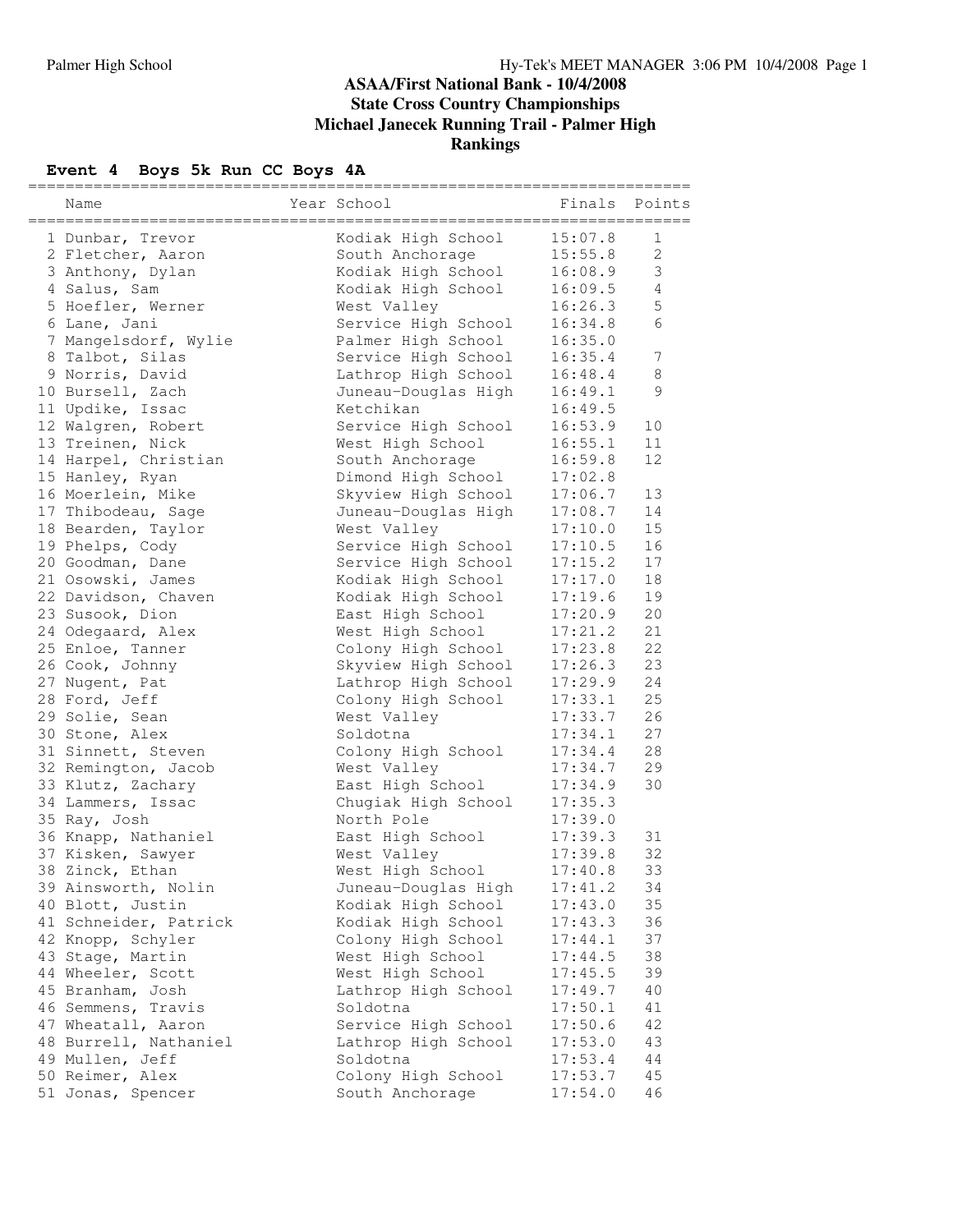#### **ASAA/First National Bank - 10/4/2008 State Cross Country Championships Michael Janecek Running Trail - Palmer High Rankings**

## **....Event 4 Boys 5k Run CC Boys 4A**

| Colony High School                                                                                                                                                                                                                                                                                                                                                                                                                                                                                                                                                                                                                                                                         | 17:58.6 | 47 |
|--------------------------------------------------------------------------------------------------------------------------------------------------------------------------------------------------------------------------------------------------------------------------------------------------------------------------------------------------------------------------------------------------------------------------------------------------------------------------------------------------------------------------------------------------------------------------------------------------------------------------------------------------------------------------------------------|---------|----|
| West Valley                                                                                                                                                                                                                                                                                                                                                                                                                                                                                                                                                                                                                                                                                | 17:59.4 | 48 |
| Juneau-Douglas High                                                                                                                                                                                                                                                                                                                                                                                                                                                                                                                                                                                                                                                                        | 17:59.6 | 49 |
| South Anchorage                                                                                                                                                                                                                                                                                                                                                                                                                                                                                                                                                                                                                                                                            | 18:01.9 | 50 |
| Juneau-Douglas High                                                                                                                                                                                                                                                                                                                                                                                                                                                                                                                                                                                                                                                                        | 18:02.6 | 51 |
| North Pole                                                                                                                                                                                                                                                                                                                                                                                                                                                                                                                                                                                                                                                                                 | 18:03.0 |    |
| Colony High School                                                                                                                                                                                                                                                                                                                                                                                                                                                                                                                                                                                                                                                                         | 18:03.3 | 52 |
| West High School                                                                                                                                                                                                                                                                                                                                                                                                                                                                                                                                                                                                                                                                           | 18:03.8 | 53 |
| Service High School                                                                                                                                                                                                                                                                                                                                                                                                                                                                                                                                                                                                                                                                        | 18:04.2 | 54 |
| Juneau-Douglas High                                                                                                                                                                                                                                                                                                                                                                                                                                                                                                                                                                                                                                                                        | 18:04.6 | 55 |
| Ketchikan                                                                                                                                                                                                                                                                                                                                                                                                                                                                                                                                                                                                                                                                                  | 18:11.2 |    |
| South Anchorage                                                                                                                                                                                                                                                                                                                                                                                                                                                                                                                                                                                                                                                                            | 18:13.8 | 56 |
| Lathrop High School                                                                                                                                                                                                                                                                                                                                                                                                                                                                                                                                                                                                                                                                        | 18:15.9 | 57 |
| West High School                                                                                                                                                                                                                                                                                                                                                                                                                                                                                                                                                                                                                                                                           | 18:18.4 | 58 |
| East High School                                                                                                                                                                                                                                                                                                                                                                                                                                                                                                                                                                                                                                                                           | 18:22.3 | 59 |
| South Anchorage                                                                                                                                                                                                                                                                                                                                                                                                                                                                                                                                                                                                                                                                            | 18:22.6 | 60 |
| East High School                                                                                                                                                                                                                                                                                                                                                                                                                                                                                                                                                                                                                                                                           | 18:23.4 | 61 |
| Skyview High School                                                                                                                                                                                                                                                                                                                                                                                                                                                                                                                                                                                                                                                                        | 18:23.9 | 62 |
| Lathrop High School                                                                                                                                                                                                                                                                                                                                                                                                                                                                                                                                                                                                                                                                        | 18:33.8 | 63 |
| West Valley                                                                                                                                                                                                                                                                                                                                                                                                                                                                                                                                                                                                                                                                                | 18:38.9 | 64 |
| Soldotna                                                                                                                                                                                                                                                                                                                                                                                                                                                                                                                                                                                                                                                                                   | 18:40.2 | 65 |
| Juneau-Douglas High                                                                                                                                                                                                                                                                                                                                                                                                                                                                                                                                                                                                                                                                        | 18:41.1 | 66 |
| Soldotna                                                                                                                                                                                                                                                                                                                                                                                                                                                                                                                                                                                                                                                                                   | 18:41.4 | 67 |
| Soldotna                                                                                                                                                                                                                                                                                                                                                                                                                                                                                                                                                                                                                                                                                   | 18:42.5 | 68 |
| Lathrop High School                                                                                                                                                                                                                                                                                                                                                                                                                                                                                                                                                                                                                                                                        | 18:44.5 | 69 |
| East High School                                                                                                                                                                                                                                                                                                                                                                                                                                                                                                                                                                                                                                                                           | 18:46.9 | 70 |
| Ketchikan                                                                                                                                                                                                                                                                                                                                                                                                                                                                                                                                                                                                                                                                                  | 18:49.1 |    |
| South Anchorage                                                                                                                                                                                                                                                                                                                                                                                                                                                                                                                                                                                                                                                                            | 18:59.4 | 71 |
| Skyview High School                                                                                                                                                                                                                                                                                                                                                                                                                                                                                                                                                                                                                                                                        | 19:04.9 | 72 |
| Soldotna                                                                                                                                                                                                                                                                                                                                                                                                                                                                                                                                                                                                                                                                                   | 19:34.3 | 73 |
| Skyview High School                                                                                                                                                                                                                                                                                                                                                                                                                                                                                                                                                                                                                                                                        | 19:42.5 | 74 |
| Skyview High School                                                                                                                                                                                                                                                                                                                                                                                                                                                                                                                                                                                                                                                                        | 19:55.2 | 75 |
| 52 Crawford, Dylan<br>53 Howe, Ealum<br>54 Woodby, Robin<br>55 Culver, Robinson<br>56 Stoops, Daniel<br>57 DeWilde, Gavin<br>58 Wangberg, Blake<br>59 Derman-Harris, Jon<br>60 Bailey, Mackenzie<br>61 Bunton, Andre<br>62 Updike, Lucas<br>63 Mahlen, Forrest<br>64 Castellini, Luke<br>65 Rulien, Taylor<br>66 Pohl, John<br>67 Novak, Jack<br>68 Hall, Justin<br>69 Holt, Brayden<br>70 Hovda, Robert<br>71 Stolzberg, Robert<br>72 Moldenhauer, Josiah<br>73 Waldo, Nick<br>74 Merkes, Jordan<br>75 Sanders, Ryan<br>76 Ginn, Zachariah<br>77 Ajayi, Moyo<br>78 Pihl, Erik<br>79 Brewster, Brandon<br>80 Gulley, Corey<br>81 Clay, Evan<br>82 Deatherage, Elijah<br>83 Helminski, Ryan |         |    |

| Team Scores |                                                                               |                       |  |  |            |  |    |          |      |      |      |
|-------------|-------------------------------------------------------------------------------|-----------------------|--|--|------------|--|----|----------|------|------|------|
|             | Rank Team                                                                     | Total                 |  |  | 1 2 3 4    |  |    | $5 * 6$  | $*7$ | $*8$ | $*9$ |
|             | 1 Kodiak High School<br>Total Time: 1:22:02.80<br>16:24.56<br>Average:        | 45                    |  |  | 1 3 4 18   |  |    | 19 35 36 |      |      |      |
|             | 2 Service High School<br>Total Time: 1:24:29.80<br>16:53.96<br>Average:       | 56 6 7 10 16 17 42 54 |  |  |            |  |    |          |      |      |      |
|             | 3 West Valley High School<br>Total Time: $1:26:24.50$<br>17:16.90<br>Average: | 107                   |  |  | 5 15 26 29 |  | 32 | 48       | 64   |      |      |